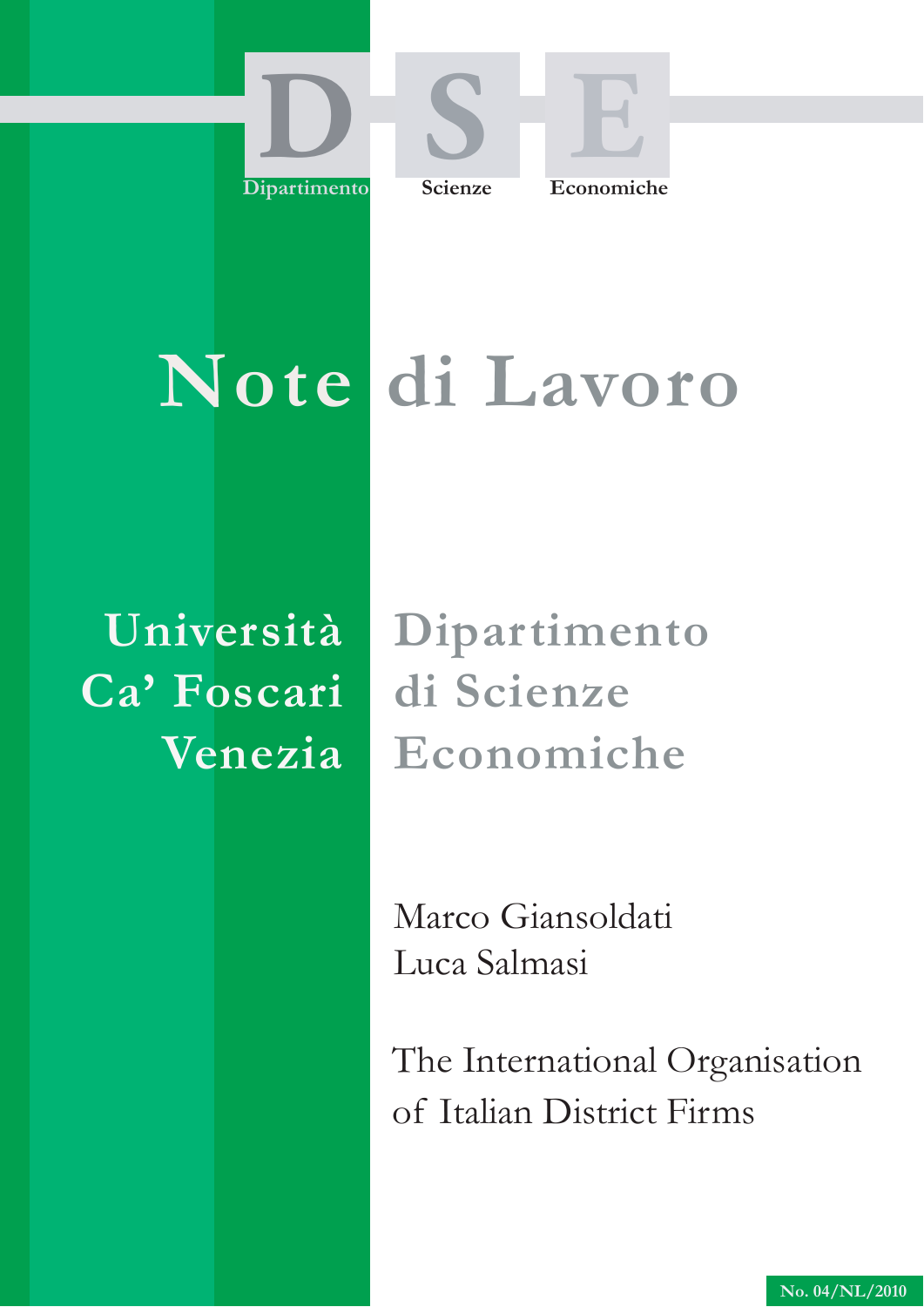

## **The International Organisation of Italian District Firms**

**Marco Giansoldati**  *Ca' Foscari University of Venice*  **Luca Salmasi** 

*University of Verona* 

First Draft: March 2010

#### **Abstract**

The paper provides evidence on the characteristics of district firms that "internationalise", either through foreign suppliers of FDI. The innovativeness of the contributions relies on the fact that it explicitly analyses companies pertaining to a district and test whether the key elements of firms' heterogeneity hold.

Our writing starts with a critique of the Melitz model by suggesting that local production systems are characterised by a form of relational heterogeneity which may affect the propensity and ability of firms to succeed in the global arena.

In the second stage we select a sample of Italian district firms to check whether their openingup internationally proved that *lead firms* are the most capable to deal with a continuously evolving environment. By applying a simple logit model we noticed that the probability of a firm to be internationalised is higher the higher its human capital, the bigger its size and its productivity.

These results provide support for the literature on firms' heterogeneity, even for district companies. However, this is just a starting point to look for differences between firms pertaining to a district from those who do not when both try to access a foreign market.

#### **Keywords**

Italian district firms, internationalisation, heterogeneity

**JEL Codes** F12, F23, R32

> *Address for correspondence*: **Marco Giansoldati**  Department of Economics Ca' Foscari University of Venice Cannaregio 873, Fondamenta S.Giobbe 30121 Venezia - Italy e-mail: marco.giansoldati@unive.it

*Le Note di Lavoro sono pubblicate a cura del Dipartimento di Scienze Economiche dell'Università di Venezia. I lavori riflettono esclusivamente le opinioni degli autori e non impegnano la responsabilità del Dipartimento. Le Note di Lavoro vogliono promuovere la circolazione di studi ancora preliminari e incompleti, per suscitare commenti critici e suggerimenti. Si richiede di tener conto della natura provvisoria dei lavori per eventuali citazioni o per ogni altro uso.*

Le Note di Lavoro del Dipartimento di Scienze Economiche sono scaricabili all'indirizzo: www.dse.unive.it/pubblicazioni/ Per contatti: wp.dse@unive.it

Department of Economics Ca' Foscari University of Venice Cannaregio 873, Fondamenta San Giobbe 30121 Venice Italy Fax: ++39 041 2349210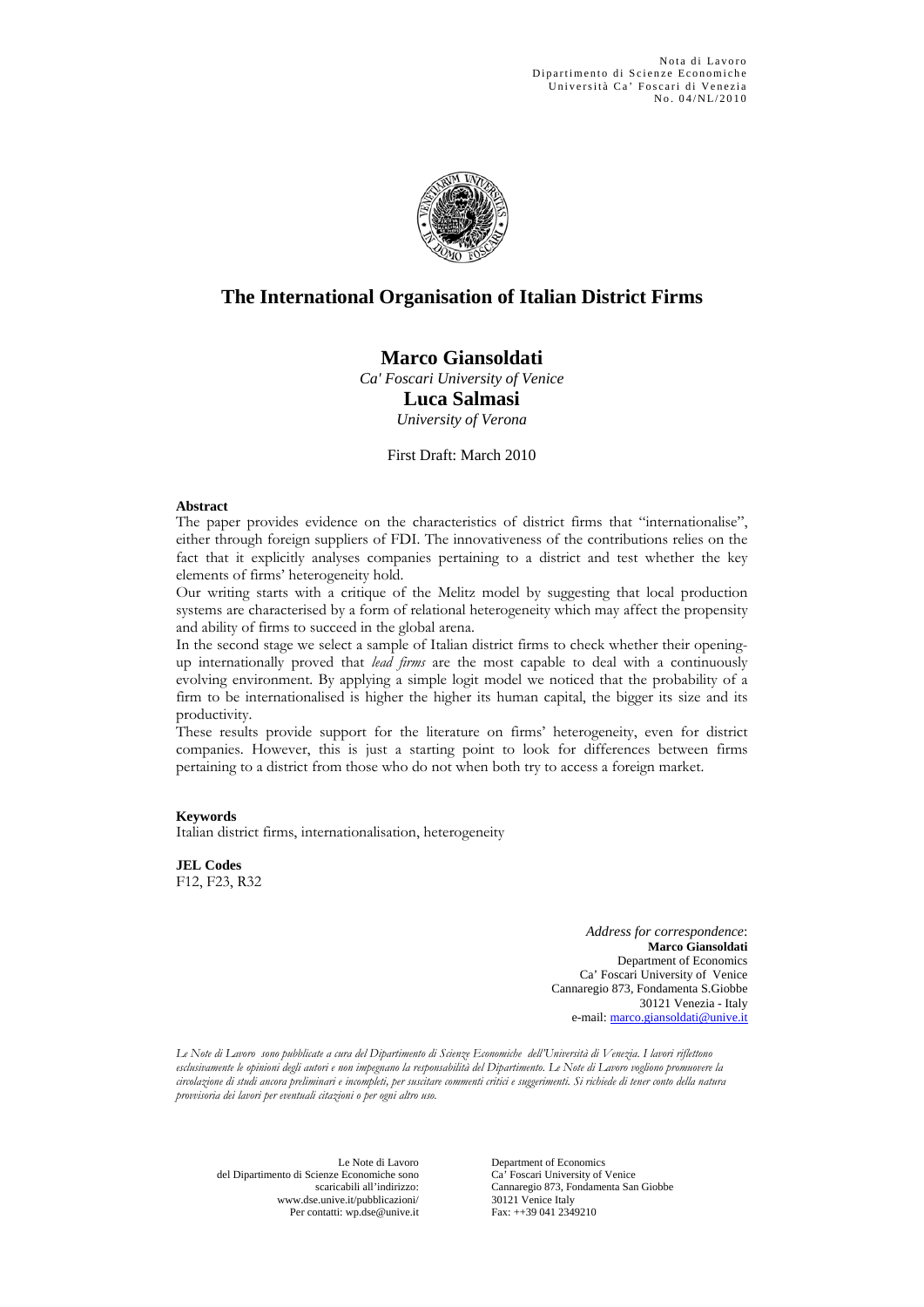## 1 Introduction

Wide empirical studies on firms' internationalisation are growingly based on firm-level data, following the latest contributions on intra-industry heterogeneity, which emphasise the role of differences in productivity between companies who are able to operate abroad.

This paper aims at supplying additional evidence to this debate, not relying on a large national dataset, but on a smaller sample, that explicitly includes leader firms within a local production system and those that do not. By exploiting this unique characteristic, we decided to analyse some features of district firms which trade with foreign partners or embark on FDI, firms we may label as "internationalised". To the best of our knowledge, the innovativeness of our approach indeed relies on the fact that we are explicitly distinguishing firms pertaining to an industrial district from those that do not, in order to shed some light on the effects of district firms' heterogeneity once internationalised.

## 2 Trade and heterogeneity: what about districts?

From a theoretical standpoint we may isolate two different explanations to link firms' performances with export status. The first approach argues that export markets select the most efficient firms among a set of potential entrants into foreign trade. This is because either participating in international markets implies being exposed to a greater product competition (Aw and Wang, 1995 [2]) or entering the international markets entails higher sunk costs of entry than operating in the domestic market (Roberts and Tybout, 1997 [8]). Melitz (2003 [7]) applied the self-selection hypothesis in a theoretical model that combines firm heterogeneity with a monopolistic competition framework, delivering the most significant contribution in the study of international trade since the age of the New Trade Theory.

The second approach studying the relationship between exporting and productivity is related to the belief that firms become more efficient after they start exporting. Such an idea is related to the so-called learning-by-exporting mechanism (Clerides, Lach and Tybout, 1998 [3]), as exporting firms may improve their knowledge through the access to new production methods or new technologies from both buyers and suppliers. Moreover, productivity is likely to rise as the international environment may force firms to be more efficient in order to cope with partners' requirements. Yet, at the same time, it could stimulate both product and process innovation, but it may also led to innovation in inter-firm relations.

In this perspective it seems useful to recall the framework of fragmentation as a powerful tool to understand the international organisation of Italian district firms. We are not focusing here on the disintegration of a previously integrated MNE into different production blocks, but rather on a web of small and medium entrerprises that spread from a local base to an international one (Arndt and Kierzkowski, 2001 [1]). Such firms are tied together first locally and then globally. Therefore there is room to think about a relational growth (Coro and Grandinetti, 2007 [4]) which is more pronounced as we look at districts as they actually are, namely heterogeneous amongst themselves and also internally, i.e. amongst the firms they are made of (Guelpa and Micelli, 2007 [5]).

For the purpouse of our study two distinct features of the heterogeneous firm framework should be carefully analysed. On the one hand, the empirical evidence highlights that size matters to internationalise, i.e. bigger firms have a greater chance to succeed on exporting, importing and embarking in FDI. On the other hand, the width of micro-level studies drives the economic analysis towards somewhat of business-kind of study, which avoids generality and tries to focus on differences amongst firms.

The first feature should probably push off international markets a great part of Italian companies, which are mainly of small and medium size. Thus, the model, and the empirical evidence as well, is a sentence to death for our domestic industrial system. However we should also notice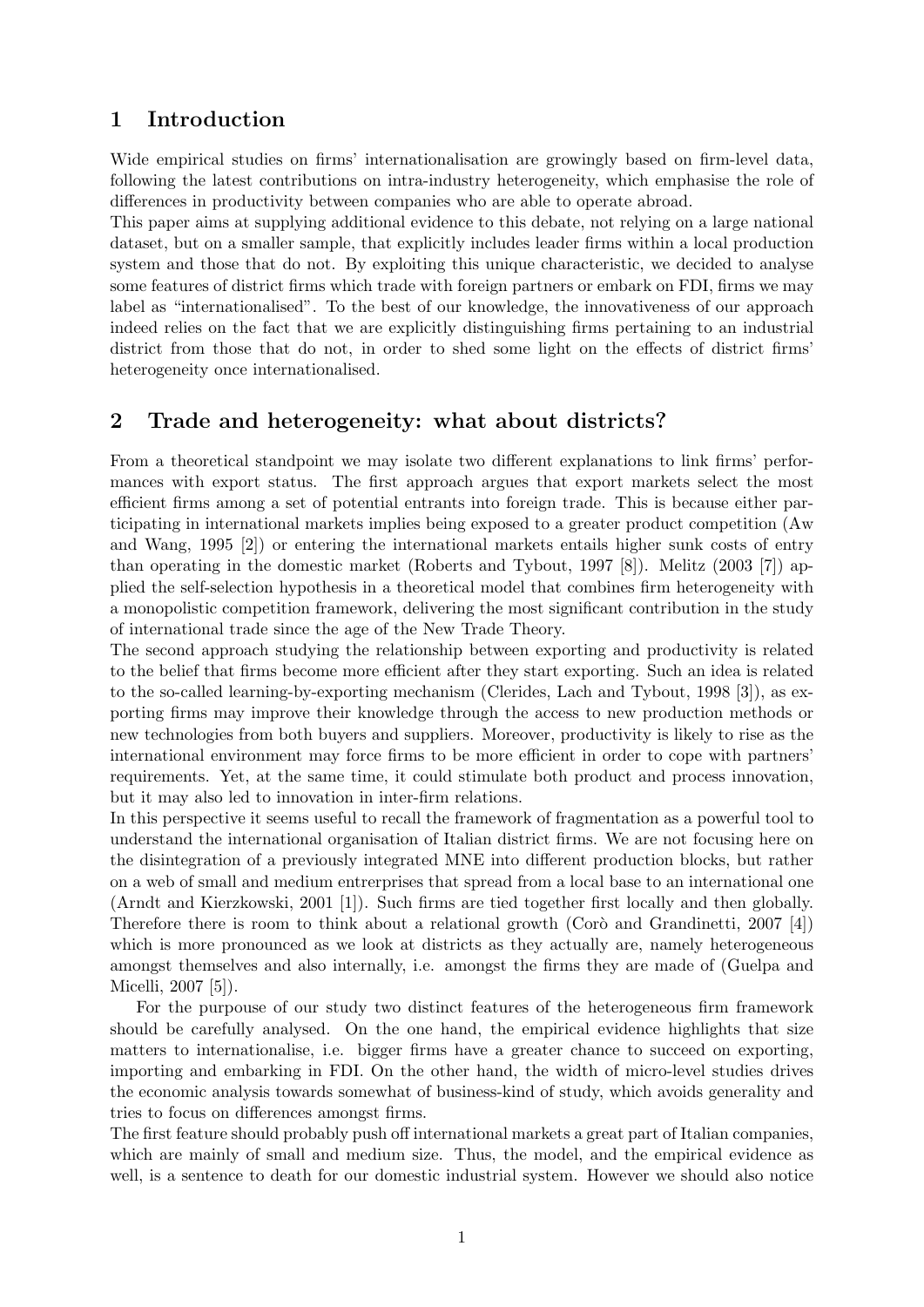that what has been labelled as the "Third Italy" represented a source of great competitiveness in the past, playing now a more modest role. Such industrial model relied upon a brand new way of managing inter-firm relations, which took place within local productive systems, or, in other words, within, industrial districts. So far, the analyses of international trade based on firm heterogeneity have not taken into account this kind of organisational phenomenon that attracted a great deal of scholarship since the end of the '70s. The presence of external economies of scale, emerging from Marshall's (1920 [6]) pioneering contribution, was and it still is at the core of cluster's nature. What seems to be fundamental in the study we are carrying on is to consider that district firms, although smaller than their non-district peers, present some other peculiarities that allow them to perform with success not only domestically but also abroad. The embeddedness of relations within a local context forces firms to cope with their counterparts' requirements, thus pushing towards higher efficiency and higher productivity. It is also true that districts are not only made up of competitive behaviour, but there is also cooperation, a tendency which may provide stimulus for improvement, but also for staticity.

Yet, the modern industrial district openened up not only to other domestic actors, but also internationally as this brings to the milieu the chance to exploit fruitful upward and backward linkages.

In the rest of the paper, we apply the most recent advancements in the theory of international trade to a sample of district firms, and we get some results that are in line with the relevant empirical literature on heterogeneity. We wish to stress that the sample is made up of only district firms and the outcomes we got should be interpreted as a first step in introducing some explanatory variables able to capture the complex and dynamic nature of relations that might be the source of an intra-industry resource reallocation that international trade brings along. A further step would require looking at the linkage between size and productivity and evaluate which tools might be useful to measure how inter-firm linkages affect productivity.

#### 3 Data and empirical results

The sample analysed is composed of about 1.000 firms. The source is a survey lead from TeDIS<sup>1</sup> center of the VIU (Venice International University) that has been carrying out research activities since 1999 when it was founded within VIU as a research and training center. TeDIS carries out applied research activities on innovation and competitiveness of enterprises and SMEs (small and medium enterprises) in industrial districts. A core TeDIS research area is the study of industrial districts and SMEs embedded in local manufacturing contexts and their evolution process in relation to network technologies. The objective of the research is to analyse the level of convergence between the district economic model of development and ICT opportunities. Through its activites, the most important is the annual TeDIS Survey, a research program that analyses the diffusion of network technologies and the most challenging evolutionary trends within the Italian industrial districts according to a quantitative approach.

The survey covers 1,004 firms analysed in the year 2008. The study we propose here is based on a subsample of district firms (50% of total sample) and is focused on a specific section of the survey that highlights the international organisation of firms.

In order to analyse empirically the international organisation of Italian industrial district firms we provide some basic estimation of the average values of the following variables. This is to stress which features are more significant to explain differences between firms that rely on foreign supply and/or FDI, compared to those having only national economic linkages.

- 1. Turnover class
- 2. Size of the firm

<sup>&</sup>lt;sup>1</sup>Technologies in Distributed Intelligence Systems.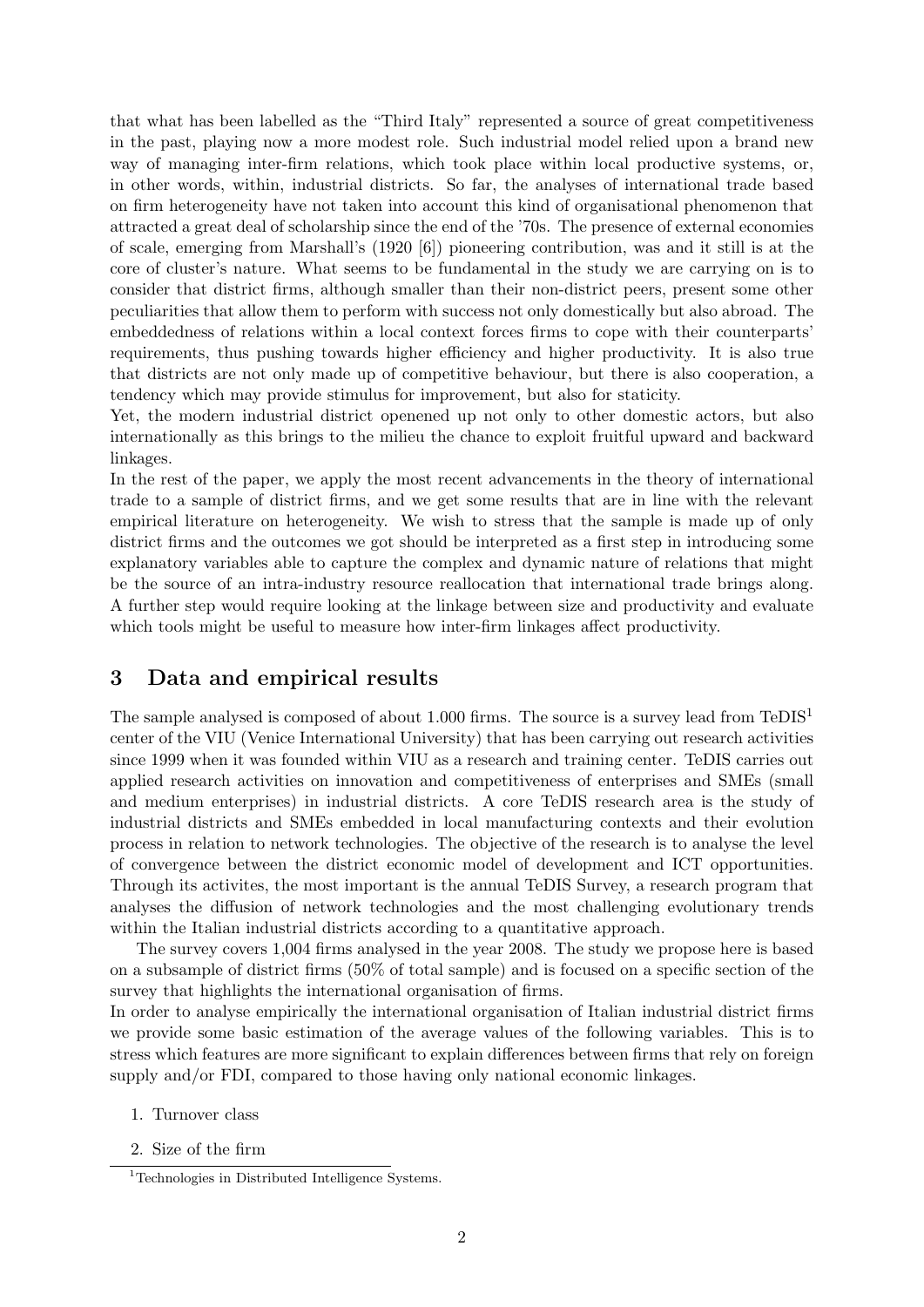- 3. Human Capital
- 4. Trade marks
- 5. Existence of an R&D structure within the firm
- 6. Existence of a Design structure within the firm
- 7. Performance variables (ratio of earnings on value added 2006, 2007, Productivity 2006, 2007).

In order to obtain accurate estimates of the average variables we treated the observation to:

- replace missing values using the donor matching tecnique. This allows to replace a missing value with the average value expressed by firms with similar structural caracteristics<sup>2</sup>.
- discard those firms presenting outliers values in perfomance variables. The presence of outliers may lead to biased results in the estimation process.

|                       | No Off-Shoring $\&$ FDI |      | Off-Shoring & FDI |      |  |
|-----------------------|-------------------------|------|-------------------|------|--|
| <b>Variables</b>      | Mean (Std Dev)          | Sign | Mean (Std Dev)    | Sign |  |
| <b>Turnover Class</b> | 2(0.85)                 | 2.74 | 3(0.86)           | 3.14 |  |
| <b>Size</b>           | 1(0.57)                 | 2.57 | 2(0.7)            | 2.5  |  |
| <b>HK</b>             | 0.27(0.15)              | 1.81 | 0.34(0.17)        | 2.01 |  |
| <b>Trade Marks</b>    | 0.39(0.49)              | 0.8  | 0.65(0.48)        | 1.35 |  |
| $R\&D$                | 0.44(0.5)               | 0.88 | 0.66(0.48)        | 1.39 |  |
| Design                | 0.39(0.49)              | 0.8  | 0.44(0.5)         | 0.88 |  |
| Earn. va ratio 07     | 4.84(2.7)               | 1.79 | 5.17(2.99)        | 1.73 |  |
| Earn. va ratio 06     | 4.96(2.62)              | 1.89 | 5.6(3.22)         | 1.74 |  |
| Prod 07               | 53 (11.66)              | 4.54 | 57(13.4)          | 4.28 |  |
| Prod 06               | 51(11.6)                | 4.38 | 52 (12.08)        | 4.28 |  |

Results of the descriptive statistics are summarized in Tab. 1.

Table 1: Descriptive Statistics

The above table provides some descriptive statistics on a wide range of variables, but not all of them will be applied in our empirical model. At this stage we provide just a brief description of the most significant dimensions that feature the whole sample, distinguishing district firms who domestically outsource from those that offshore and embark in FDI.

We start with two variables linked to dimensions, namely the Turnover Class and Size (derived from the number of employees). Both of them may assume three different values, i.e. 1, 2 and 3, which grow as the underlined value increases. The table shows distinctive features for firms that outsource nationally and for those internationalised. The former group shows a lower Turnover Class than the latter (2 vs 3) thus suggesting that firms with foreign suppliers or those who have opened production facilities abroad are more likely to generate a higher volume of sales.

We also notice that firms who choose to outsource only domestically are of a small size, i.e. with a number of employees below 49, whereas those who internationalise have a number of employees between 50 and 249 (class size 1 vs 2).

Another relevant result is the percentage of skilled employees on the total workforce of the firm. Such a percentage is slighly lower for firms that domestically outsource compared to those whose involvement in foreign markets is more pronounced. Nevertheless, there is no such a big difference, as in both cases the share is around 30%. Consistently with the results achieved by the scholarship on heterogeneous firms is the variable labelled as R&D, which identifies if the

<sup>&</sup>lt;sup>2</sup>We constructed the groups clustering firms by their size and earnings class.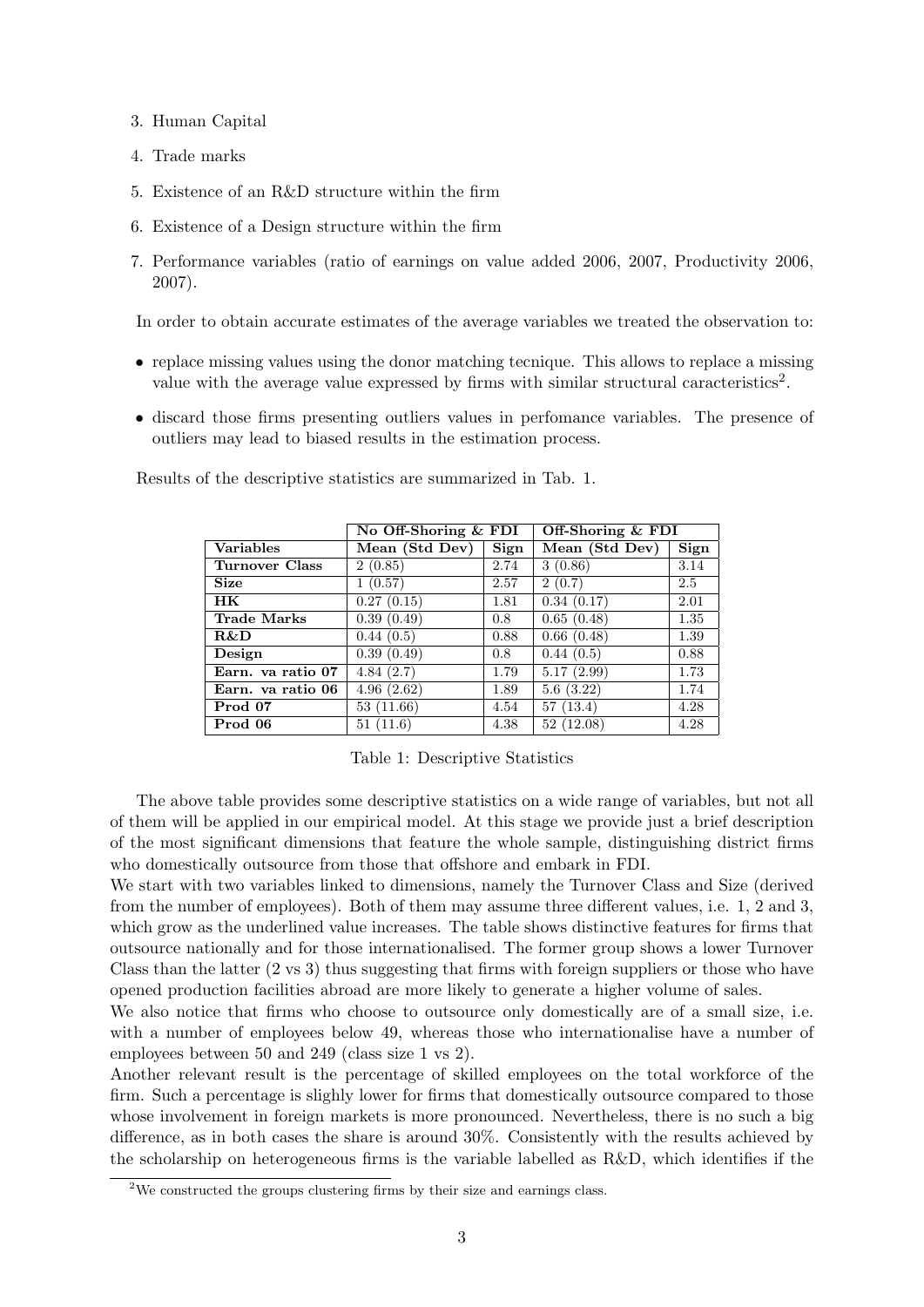firm has a dedicated in-house research department. Although the values are not so robust as above, we get again an impotant result as the share of firms who create an ad hoc business function devoted to R&D are more likely to be internationalised. We found weak statistical evidence on the role of Trade marks, even though the share of firms who deposited them is largely bigger if they operate at an international scale. Such a result seems pretty obvious as there is probably a greater need of protection for intellectual products in a global context than in a national one.

Some attention has to be eventually devoted to variables regarding performance.

On one hand we define Turnover on Added Value and, on the other hand, Productivity, computed as the ratio of sales on added value. The first indicator takes a slightly higher value for district firms engaged in international activities, than those constrained within national boundaries. Such a difference may prove that there are significant linkages between district firms and their national partners (both upward and backward), but more complex forms of inter-firm relations feature district companies with manufacturing and commercial ties abroad. The values we obtained are computed on the basis on balance sheet data for both the years 2006 and 2007.

The second indicator is extremely significant for both the groups of firms we are dealing with, even though there is no clear-cut difference between the two. Productivity is computed as the ratio of sales on employees using values of the years 2007 and 2006, as we assume that higher productivity may turn into higher internationalisation some time later.

All the above results are again consistent with the foundations of international trade models based on firms' heterogeneity, buy they do highlight the relevance of fragmentation of production process both domestically and abroad.

#### 3.1 The Logit model

In order to deepen the analysis we provide the results of the well-known logit model. This kind of models estmate the probability that a firm belongs to a group given a specific charactheristic. The response variable has been constructed considering firms relying on foreign suppply and/or have FDI and those that do not.

The logit model gives the maximum likelihood estimates of the probability of a firm to belong to a specific group appling the following transformation:

$$
\eta_i = logit(\pi_i) = log\frac{\pi_i}{1 - \pi_i} \tag{1}
$$

where  $\pi_i$  and  $1 - \pi_i$  are respectively the probabilities that the response variable takes value one and zero. Specifing a matrix of covariates  $X$  data generating process become

$$
logit(\pi_i) = X^{'}\beta \tag{2}
$$

with a simple inverse logit transformation we can obtain the predicted probabilities.

The indipendent variables considered by the model are the following (in brackets we provide the acronym used in the model):

- 1. Size of the firm (SIZE)
- 2. Human Capital (HK)
- 3. Trade marks (TRADEMARKS)
- 4. Existence of an R&D department within the firm  $(R \& D)$
- 5. Ratio of earnings on value added for the year 2006 (SALESAVRATIO)
- 6. Productivity recorded in the year 2007 (PROD07 ).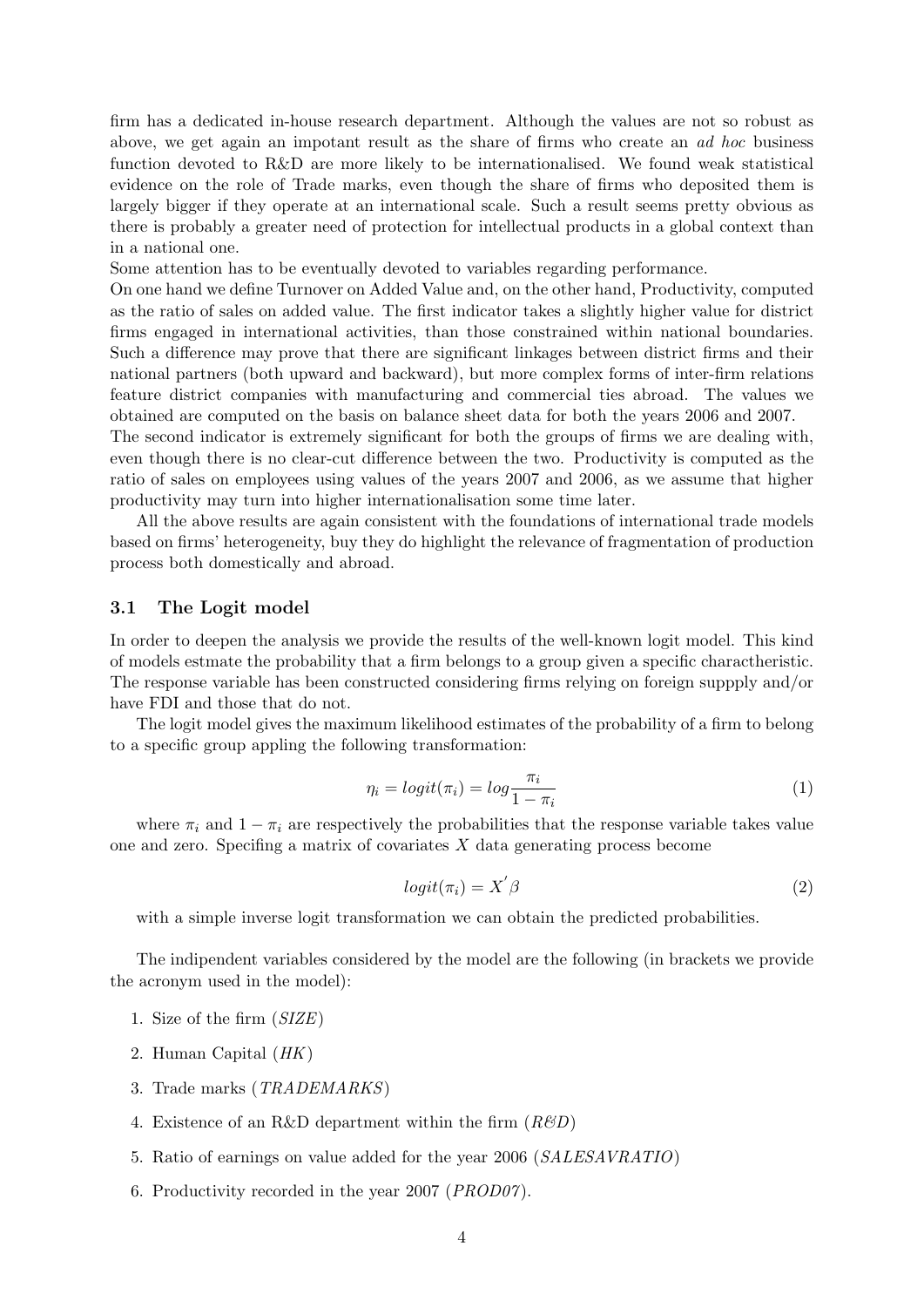We focused our attention on those variables that seemed to better caractherise the "Internationalisation process" from the results of the descritive analisys. Has expected the results are also consistent with the logit model and their interpretation as well. The empirical evidence suggests some significant results for the sample.

The first explanatory variable is HK, a continuous variable defined as the percentage of skilled employees on the total workforce of the firm, which is meant to characterise the firm's human capital endowment. Qualified human skills are in fact deemed essential for engaging in contracting abroad since this requires human capital intensive activities such as negotiating with partners in foreign languages and concluding contracts under different legal systems. This is consistent with the need to preside those phases with higher value-added, not only domestically, but also abroad, both within and outside the boundaries of the firm. It is just in the latter case, namely in arm's length transactions that firms need to rely on skilled employees to control strategic functions through appropriate capabilities and abilities (in the broadest sense) meant to manage inter-company relations. The estimated coefficient associated with this variable is positive and significantly different from zero, a result consistent with the predictions of our theoretical framework.

Yet, the role of knowledge is not only expressed by qualified human endowment, but also through a series of additional variables. Indeed, firms operating in international markets are those capable to transform knowledge into registered trademarks. This is indeed the second explanatory variable, TRADEMARKS, which is a dummy taking value 1 if the firm registered trademarks in the last three years and 0 otherwise. The estimated coefficient associated with this variable is positive and significantly different from zero, in line with our expectations.

Closely connected to the previous two, is the third variable, a dummy labelled  $R\&D$  which takes value 1 if the firm has an in-house R&D department, and 0 otherwise. Although its coefficient is positive and significantly different from zero, the impact on "internationalization" is not straightforward. Indeed, on one hand, the conventional view would argue that R&D-intensive industries tend to be vertically integrated in order to recover the high sunk costs generated by R&D investment. A complementary argument, based on the transaction cost approach, states that industries dealing with complex products face severe incentive and appropriability problems, which they tend to solve through firm's vertical integration. On the other hand, if the company is considered an open entity, higher R&D intensity would be associated to extensive outsourcing and to the development of wide and complex networks both domestically, but mainly internationally, with the overall aim to have access to a broad range of capabilities, that are unavailable internally. From our standpoint, it is very important to look at offshoring as a tool to enter global knowledge networks, which may allow companies in pursuing patterns of industrial upgrading. This is not only true for big companies, but also for smaller ones, if they wish to focus mainly on strategic operations.

Nevertheless, the fourth explanatory variable is Size, as recent empirical evidence found that dimension is positively associated with the concept of internationalisation we supplied<sup>3</sup>. In particular, we use a dummy, called SIZE, which takes value 1 if the firm is of medium/big size (i.e. if it has more than 49 employees), and 0 otherwise (i.e. if it is a small one, with less than 50 employees). The coefficient is positive and significantly different from zero, thus suggesting that a bigger firm has a higher probability of being internationlised.

Once established this set of structural variables, we decided to introduce two additional features of the firm, related to performance.

Initially, we specify  $PROD07$ , a measure of productivity, computed as the ratio of sales on employees, which is intended to test whether firms operating at an international level (in commercial, productive or both ways) are more productive that those serving only the domestic

<sup>&</sup>lt;sup>3</sup>This is the result achieved by applied heterogeneous firm models which emphasise that only the biggest firms are normally the most productive and able to engage in international activities. The literature on core competencies suggests that the small firms are the most likely to outsource, but not to offshore, thus our choice to concentrate on the internationalisation of bigger firms might be fruitful.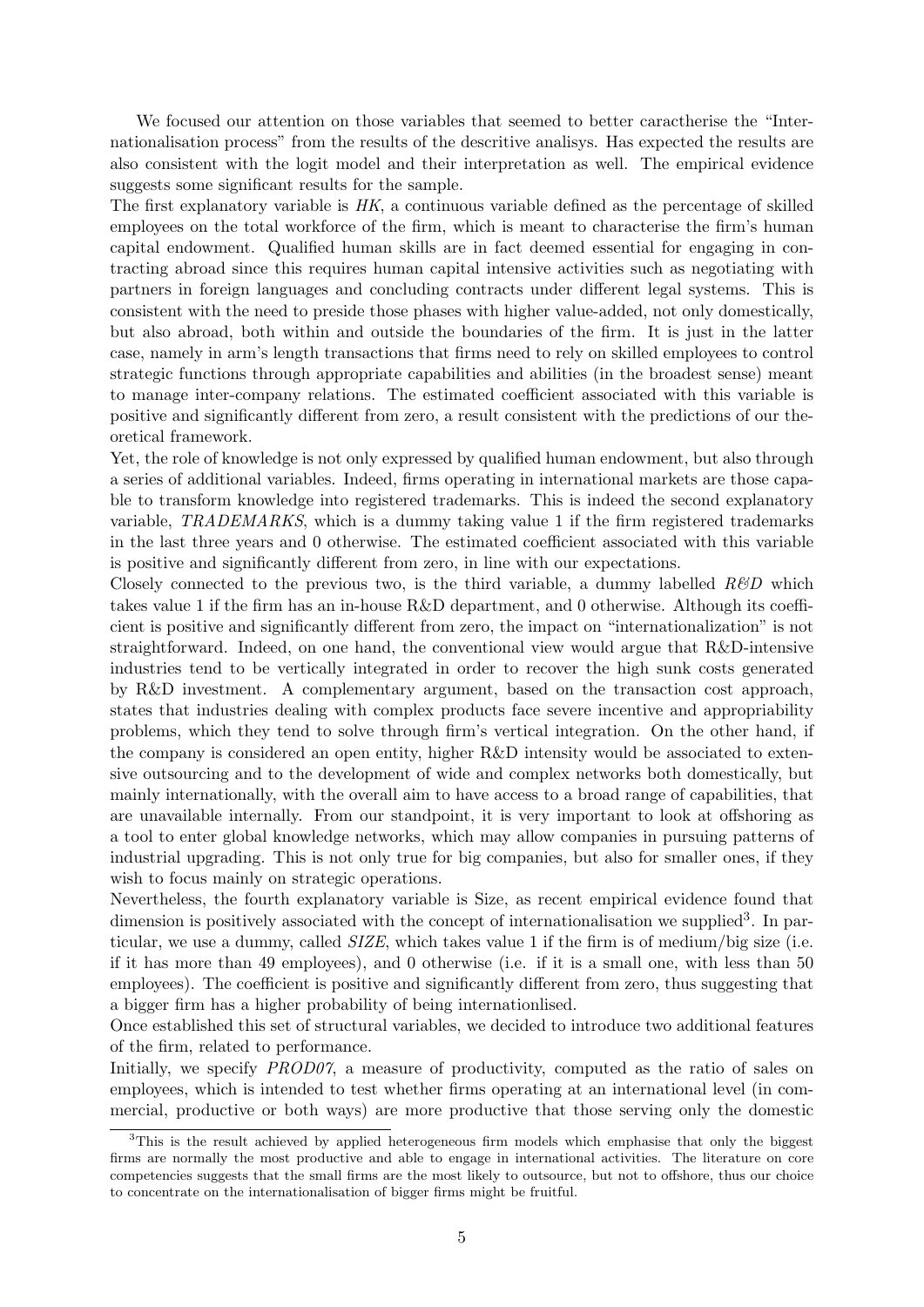market. The values we used to build this variable are for the year 2007, as we assume that the effects of a higher productivity may turn into higher internationalization in the year after. Notwithstanding, there is no clear-cut evidence on the causal relationship between productivity and internationalisation, namely which factor drives the other, although there seems to be some form of circularity that leads to a cumulative increase of both dimensions. Since the estimated coefficient for this variable is positive and significantly different from zero, we got confirmation of our expectations, which are again consistent with the theoretical scheme we are applying.

Still focusing on performance, we add a second variable, which takes into account the propensity of the firm to outsource, computed as the ratio of sales on added value. We label this variable as SALESAVRATIO. This variable, which is positive and significant not only tells if the firm outsources domestically, but also if it offshores. The latter option is more likely to occur as we are dealing with medium and large corporations, that are most inclined to establish arm's length transactions at an international scale.

|                       | Est    | Odds ratio | Std Err | Z value | Pr(><br> z | Sign code |
|-----------------------|--------|------------|---------|---------|------------|-----------|
| Intercept             | $-4.9$ |            | 0.92    | $-5.35$ | < 0.01     | ***       |
| <b>SIZE</b>           | 0.79   | 2.19       | 0.34    | 2.28    | 0.02       | $\ast$    |
| HK                    | 2.93   | 18.65      | 1.01    | 2.89    | ${}< 0.01$ | $**$      |
| <b>TRADEMARKS</b>     | 0.88   | 2.40       | 0.32    | 2.78    | ${}< 0.01$ | $***$     |
| $R$ $B$ $D$           | 0.82   | 2.26       | 0.32    | 2.58    | ${}< 0.01$ | $***$     |
| <i>SALESAVRATIO06</i> | 0.14   | 1.15       | 0.06    | 2.42    | 0.02       | $\ast$    |
| PROD07                | 0.02   | 1.02       | 0.01    | 1.84    | 0.07       |           |

In Tab. 2 we provide the results of this estimation.

Table 2: Model estimation

### 4 Conclusions and further research

We tried to provide some preliminary evidence on the characteristics of district firms that operates internationally, either through foreign suppliers or FDI.

To the best of our knowledge this is the first contribution to apply the heterogeneous firm framework to firms tied within a local production system. Such companies are indeed smaller than their non district peers, thus the theoretical framework we applied might seem not to be appropriate in explaining the internationalisation process. Instead, the empirical analysis supports the idea that district firms are able to interact with foreign suppliers and, in some cases, establish FDI, thanks to the size they are able to achieve not only individually (as leaders) but through the network they rely on.

If we go back to statistics, there are some results worth recalling here.

In the first place, the most important variable we isolated is Human Capital. If focusing only on the heterogeneous firm model this outcome is not at odds with its main assumptions, which predict that internationalization is more likely to occur if firms are endowed with high skilled labour force. However, this might seem relatively at odds if we consider that the sample is made up of district firms, which do not typically rely on particularly strong qualified employees (although we need to stress again that we are dealing with companies that are leader within their district).

In the second place, we stressed the size of the firm as another tool to differentiate companies belonging to the same industry and, in this case, to the same sample of district actors. Size, together with productivity, is the main element justifying the presence of heterogeneous firms within an industry, as it is no longer sustainable the idea of a representative company. In our sample we noticed that size matters for internationalisation, and it does matter amongst district firms. This result supports the view that bigger firms are more inclined to internationalise as they have human, economic and other in-house resources which allow to preside foreign markets